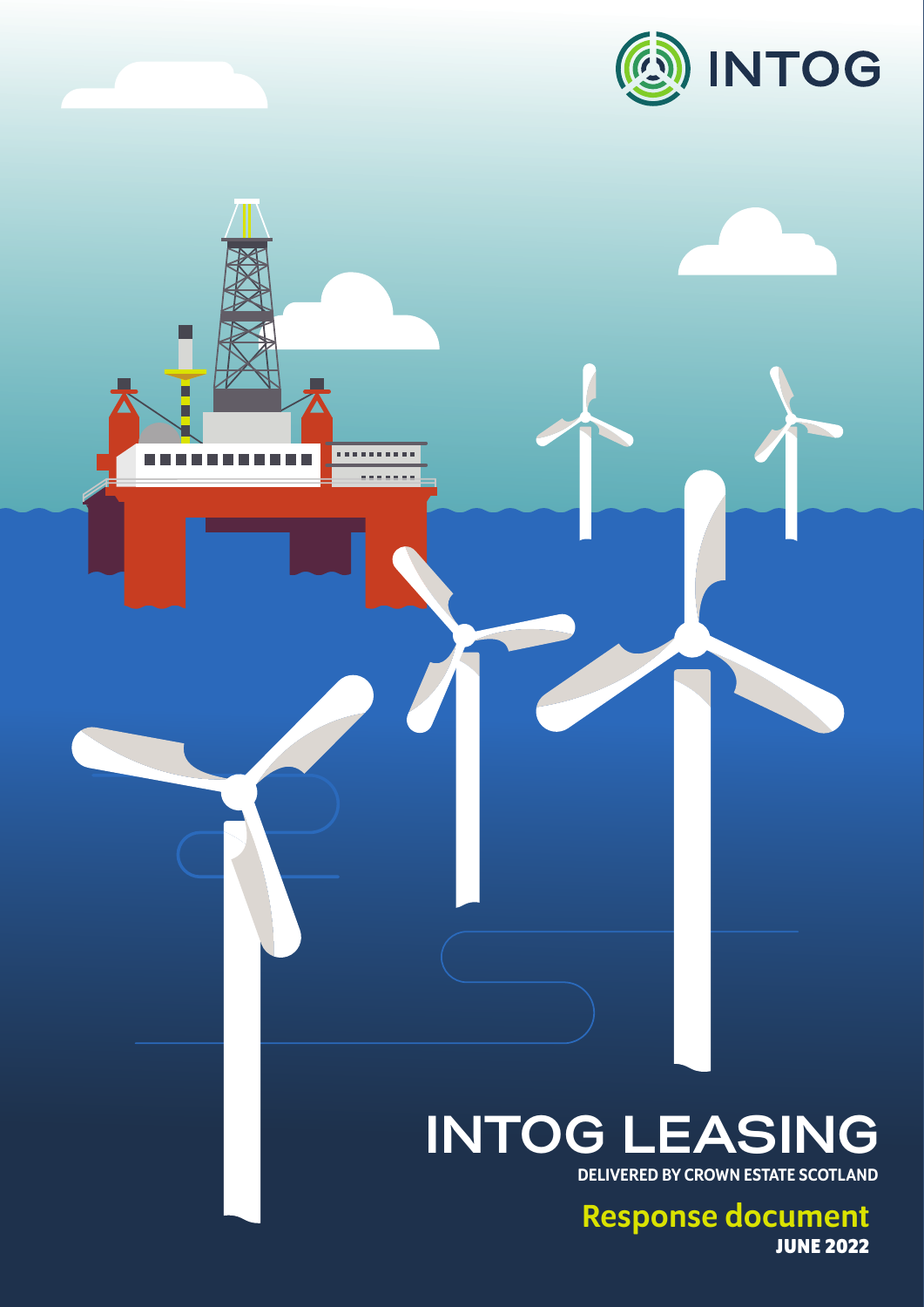# **CONTENTS**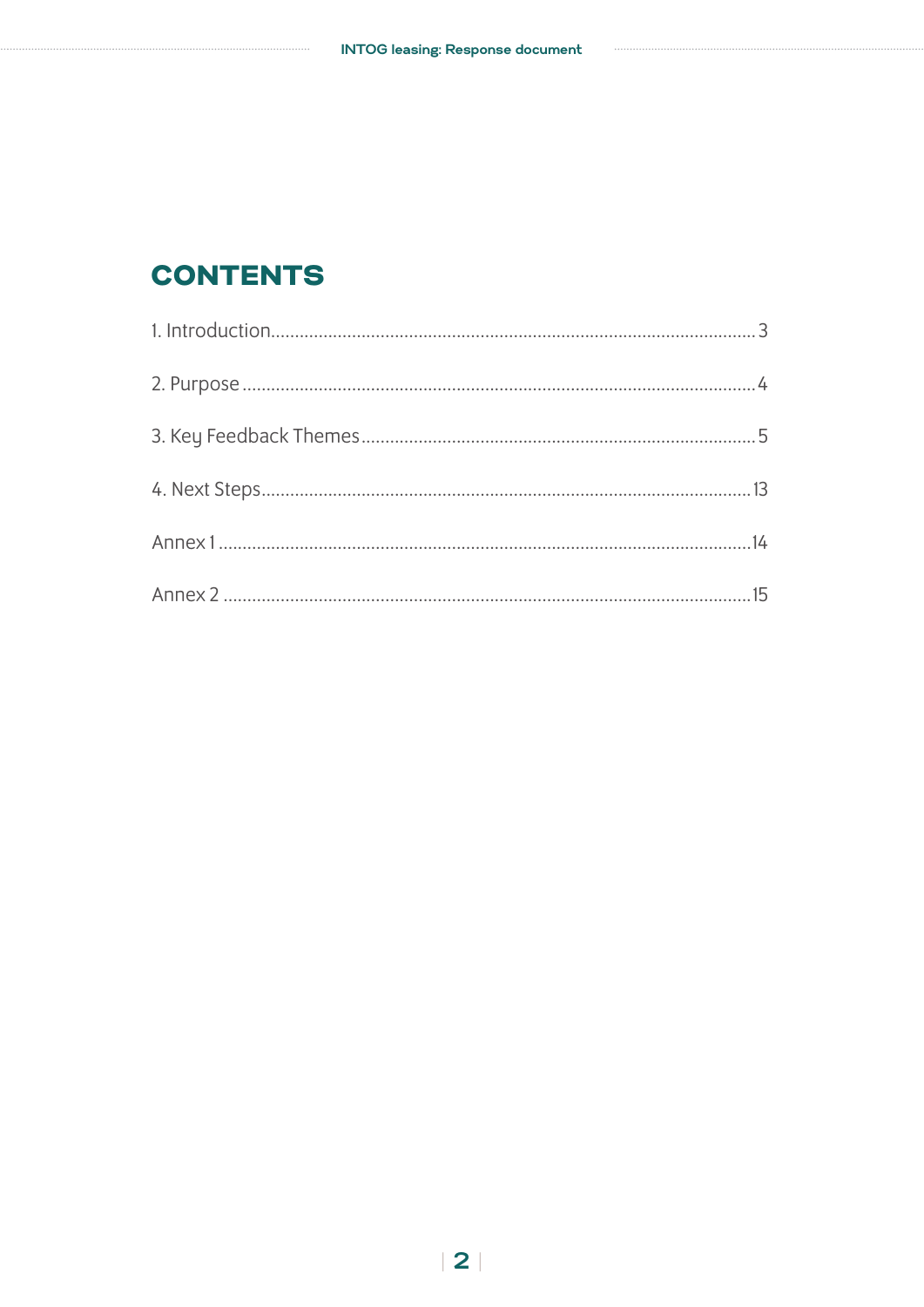# <span id="page-2-0"></span>1. INTRODUCTION

Crown Estate Scotland (CES) published the Innovation and Targeted Oil and Gas (INTOG) Leasing Information Document on 22nd February 2022.

The Leasing Information Document posed three (3) questions to potential applicants and stakeholders, inviting feedback on:

- Question 1 The proposed Agreement Terms (IN, TOG and common terms)
- Question 2 Application window timescales
- Question 3 Any additional comments and indication of interest to apply.

CES received thirty-six (36) responses from a range of stakeholders and potential applicants ("respondents"). It's worth noting, that while INTOG has been welcomed as an initiative to accelerate the decarbonisation process, there is broad recognition that there are several challenges that will need to be resolved collectively by industry and government bodies working together.

The INTOG leasing round, due to be launched summer 2022, is a 'first of its kind' and there is no direct precedent to consider when finalising the design and requirements. In addition, the objectives for INTOG (stimulating innovation and decarbonising oil & gas) are different from those of other offshore leasing rounds and as a result some key features of the INTOG design and requirements, including pricing, are also different.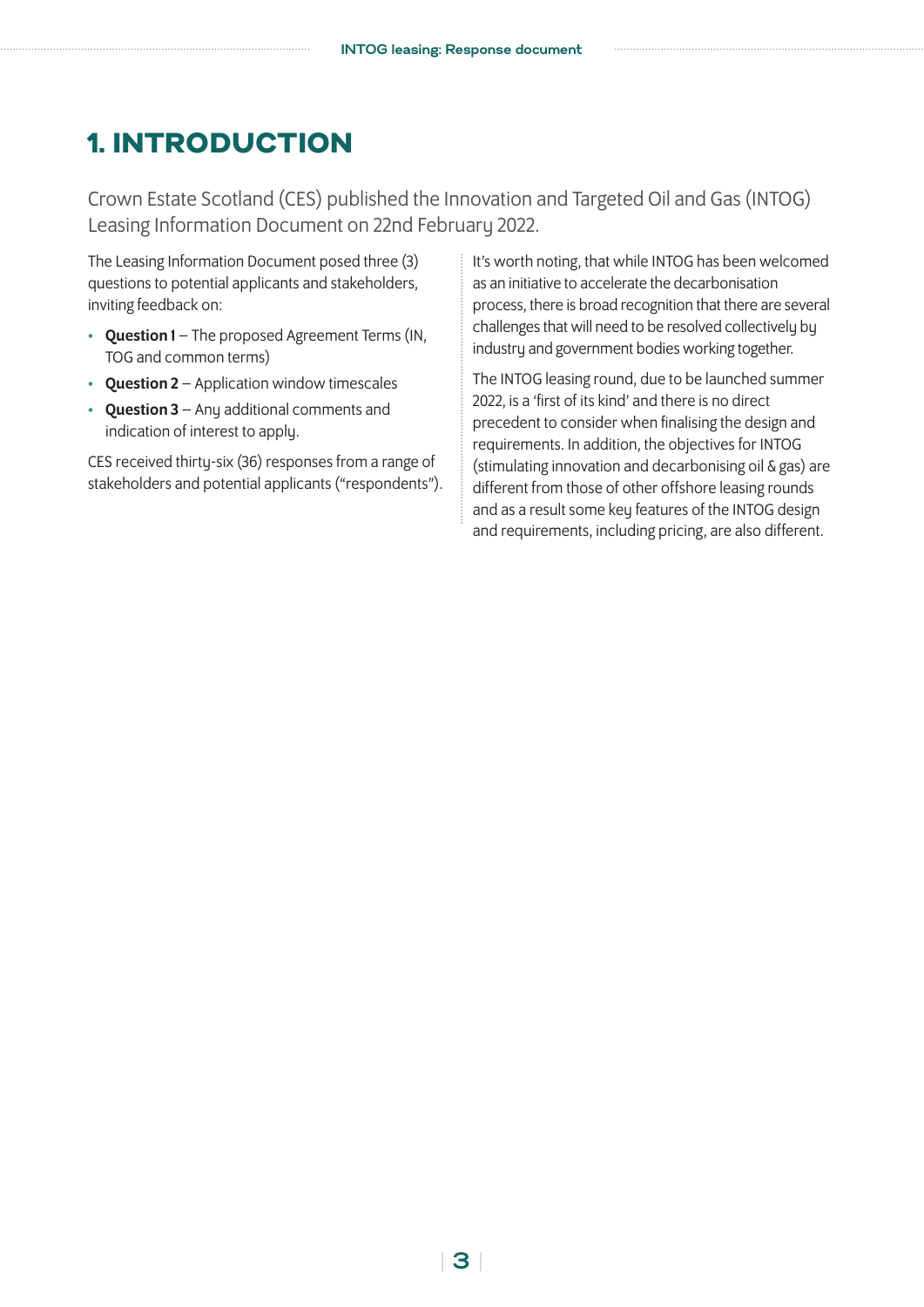# <span id="page-3-0"></span>2. PURPOSE

The purpose of this document is to provide the key themes raised by respondents and from continued market engagement, together with our response and intended action

Respondents suggested that some aspects of the proposed process could be amended. Some respondents highlighted challenges that relate to the roles and remits of other bodies.

We have carefully considered all the feedback received and this document shows how this feedback has contributed to the ongoing design of the leasing process

The final leasing documentation will incorporate any changes to the process and will be released at the launch of the INTOG leasing round.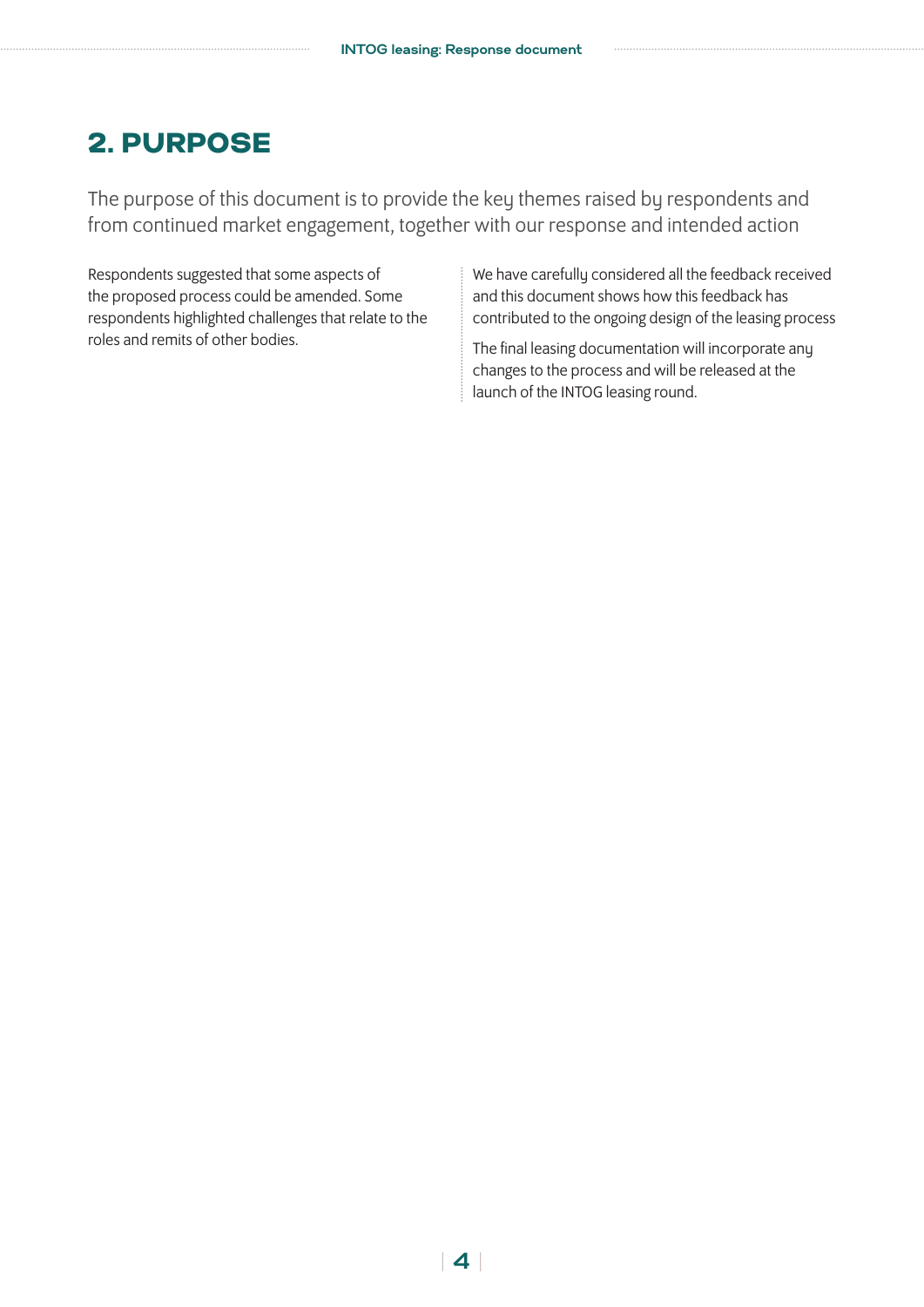# <span id="page-4-0"></span>3. KEY FEEDBACK THEMES

#### 3.1 Application Window Timescales

#### Respondents' Feedback

The proposed application window timeline of two (2) months works well for Innovation (IN) projects given that some of these projects are aimed at developing innovations to inform and support ScotWind projects.

For Targeted Oil & Gas projects (TOG) most respondents stated the application window seemed optimistic and challenging. Project partner alignment, internal approvals, quality of submissions, and resource requirements were cited as common responses. Several respondents highlighted that the application window for ScotWind Leasing was much longer. On the other hand, it was also acknowledged by several respondents that a sense of urgency is required to meet our decarbonisation targets and that the timeline for INTOG was achievable.

#### CES Response

The application window timeframe was considered achievable and commensurate with the application process. However, considering all the feedback received and balancing the requests not to delay with the requests for more time, an extension to the Application Window, previously 2 months, of a further one (1) month will be included. The Application Window will therefore close three (3) months after the Leasing documents are launched. In addition, further reflecting the feedback and need for project development and discussion with oil & gas operators to be adequately progressed prior to submission, the target date for launch is also moved from "June 2022" to "August 2022".

The Leasing Information Document (February 2022), Table 4: Overview of Application Timelines will be revised as follows:

| <b>Activity</b>                                         | <b>Estimated Date or Duration</b>                 |
|---------------------------------------------------------|---------------------------------------------------|
| Leasing documents launched and Application Window opens | August 2022                                       |
| Registration Window opens                               | August 2022                                       |
| Registration Window closes                              | Two weeks from Registration Window opening        |
| Non-binding Intention to Apply                          | One week from Registration Window closing         |
| Final Clarification questions                           | Three weeks before the Application Window closes  |
| <b>Final Clarification Answers</b>                      | Two weeks before the Application Window closes    |
| Application Window closes                               | Three months after the Registration Window Closes |



#### Table 4: Overview of Application Timescales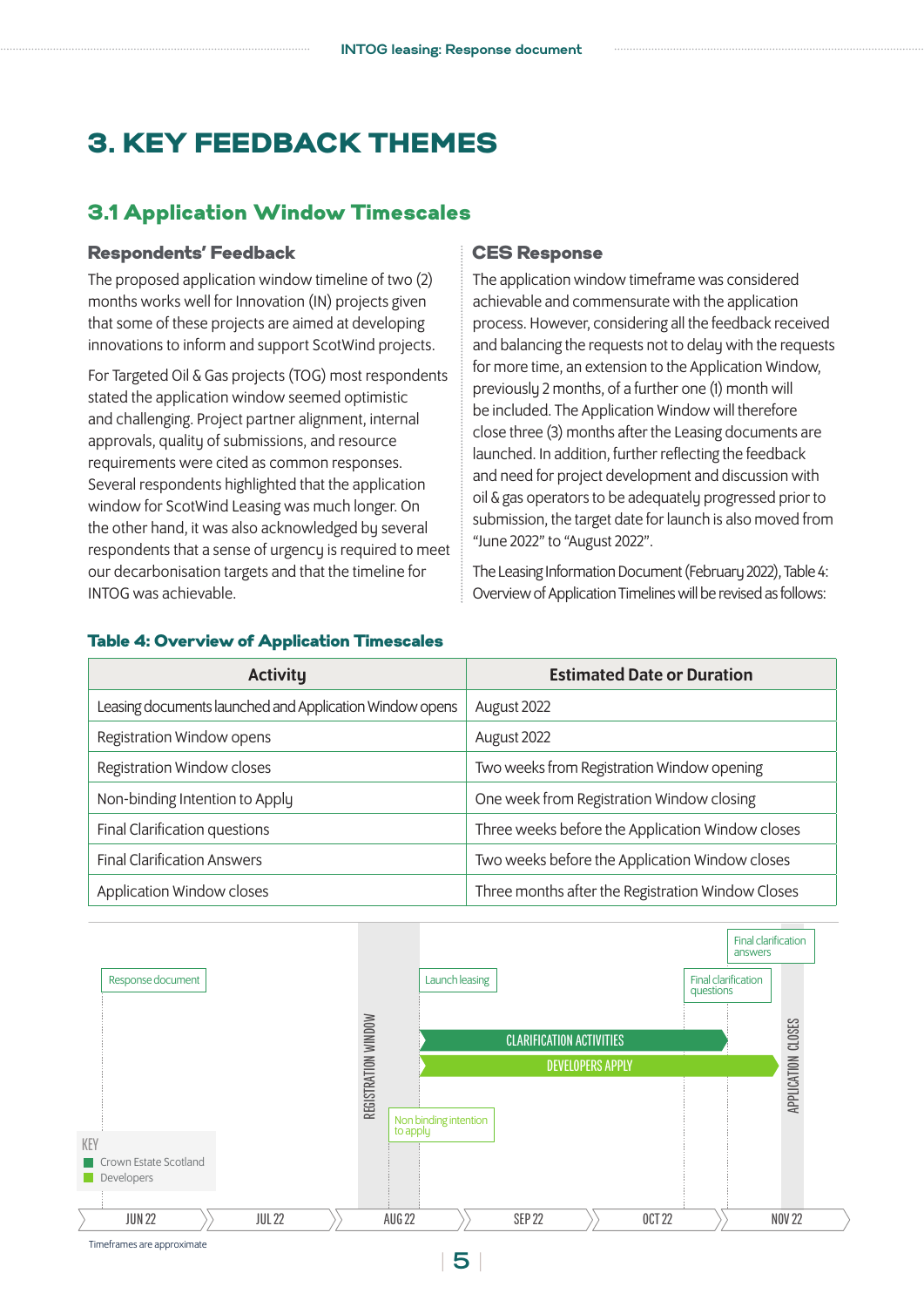Exclusivity Agreement Awards are expected to be awarded in Q1 2023. Further information on timelines will be provided in the final leasing documentation.

We will provide final clarification answers a week earlier than initially proposed meaning applicants will receive them two weeks rather than one week before the application window closes. This allows applicants more time to incorporate any changes to the application as a result of any clarification answers.

In response to accelerating the Innovation leasing process ahead of TOG applications, the Innovation and Targeted Oil & Gas elements are distinct applications, and we will launch the leasing for both applications in parallel. This is principally due to interfaces between IN and TOG projects during the marine planning processes and to help ensure an efficient process for applicants.

## 3.2 General Timelines

#### Respondents' Feedback

The majority of respondents commented on timelines associated with the consenting process and connections to grid and the challenges this presents with meeting decarbonisation targets. Several respondents requested a 'holistic timeframe' of INTOG leasing to project delivery to include Marine Scotland, OFGEM and National Grid Electricity System Operator (ESO) activities.

#### CES Response

Whilst these activities are not within Crown Estate Scotland's control, there is regular dialogue with colleagues at Marine Scotland, National Grid ESO, and other regulators. Our engagement with all parties is targeted at helping enable the shared objectives of INTOG leasing to be achieved. We facilitate and enable discussions between key stakeholders with our focus and responsibility on the leasing process and resulting agreements. We expect a key focus of stakeholder engagement from successful applicants to be around timelines and associated activities for achieving successful delivery of their projects.

Marine Scotland's Initial Plan Framework<sup>1</sup> outlines the broad steps for INTOG planning and leasing (Annex 1 for reference) and the Plan Development Process<sup>2</sup> (Annex 2 for reference).

We sit on the Government and Regulators Electrification Group (GREG) which was established as part of the North Sea Transition Deal (NSTD)**<sup>3</sup>** and works with industry to explore how barriers to electrification can be addressed.

## 3.3 Option Period

#### Respondents' Feedback

Around a third of respondents commented on the challenges to meet the five (5) year Option Period timeframe (as opposed to ten (10) years in ScotWind). It was acknowledged that the projects need to be developed at speed, however the current planning processes and a range of other related activities needed during the development phase require to be factored in. Another challenge raised by respondents was to secure grid connection(s) within the timeframe.

#### CES Response

We acknowledge and recognise the challenges and uncertainties that exist around the critical path activities such as consenting and grid connections. Taking into account the feedback received, we will extend the Option Period from five (5) years by two (2) years resulting in a seven (7) year Option Period in which a lease can be requested from the date of the Option Agreement being signed.

Extending the Option Period any further could distract from the targets set out in the North Sea Transition Deal (NSTD) in respect to decarbonisation and investment to net-zero between government and the offshore oil and gas industry. This leasing process is designed to support delivery on these commitments. We will work with project developers to support successful outcomes alongside encouraging all developers to take all reasonable steps to progress the project and serve a valid Option Notice satisfying the requirements stated in the Option Agreement within the seven (7) years.

<sup>1</sup> Initial Plan Framework Sectoral Marine Plan for Offshore Wind for Innovation and Targeted Oil and Gas Decarbonisation (INTOG) February 2022 at section 5.8, Figure 9 INTOG planning and leasing timeline.

<sup>2</sup> Initial Plan Framework, Section 2 Plan Development Process, Figure 1 Sectoral Marine Planning process diagram

<sup>3</sup> North Sea Transition Deal ([publishing.service.gov.uk\)](https://assets.publishing.service.gov.uk/government/uploads/system/uploads/attachment_data/file/972520/north-sea-transition-deal_A_FINAL.pdf)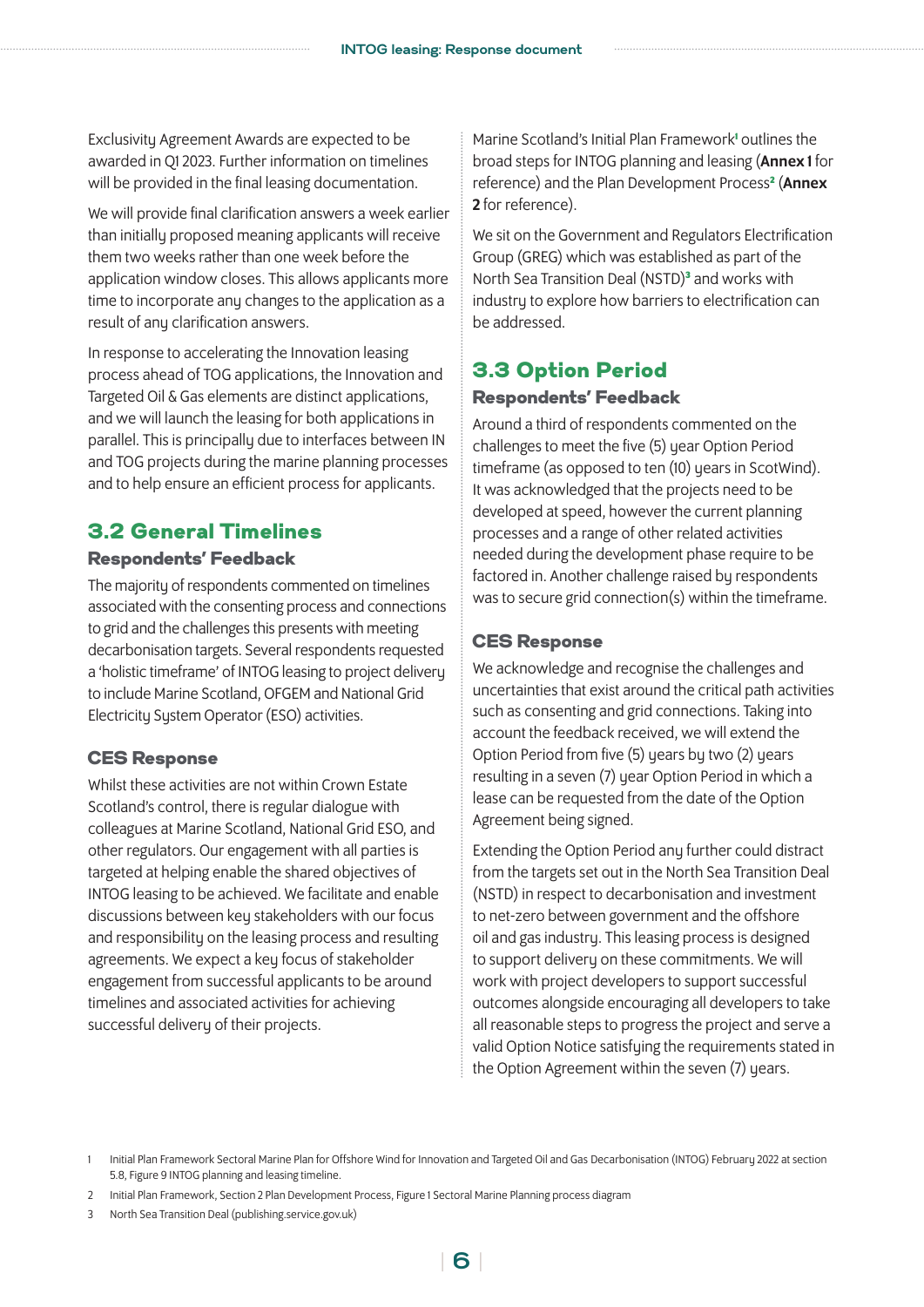### 3.4 Lease Period

#### Respondents Feedback

Most respondents commented that the twenty-five (25) year Lease Period is too short given the wind farm design and operational life, the economic viability of the projects, and the two to three (2-3) years construction timeframe. Feedback made it clear that without a Lease Period significantly longer than 25 years, establishing the business case certainty required for offshore wind projects would be considerably challenging. The requests for extension varied to aligning with ScotWind at sixty (60) years or at least to extend to thirty (30) or forty (40) years to assist with the business case for the project.

#### CES Response

The reasoning for the twenty-five (25) year Lease Period was in relation to the remaining oil & gas installation life and the specific objective of the TOG element of the leasing process to decarbonise the oil & gas sector.

However, after careful consideration and acknowledging that a shorter project life has an impact on the business case for these complex projects, we will extend the Lease Period to fifty (50) years for TOG projects, with a rent review and break notice at or around 25 years. It should be emphasised that this change does not directly impact the required lifespan of the oil and gas installation, but it is recognised that this will improve the case for offshore wind projects supporting decarbonisation to proceed.

#### 3.5 Letter of Intent

#### Respondents' Feedback

Some respondents raised questions about the Letter of Intent (LOI) required for TOG projects at the application stage, given the lack of certainty and tight application timeframe. Respondents requested more clarity on the level of commitment and nature of the LOIs.

#### CES Response

The Letter of Intent (LOI) is a necessary part of the submission process for several reasons, primarily demonstration of demand capacity for the offshore installation (s) and presence of a credible potential customer. LOIs are non-binding and non-exclusive but provide evidence of engagement and intentions to progress in a meaningful way. An LOI can be provided by any platform operator to more than one wind farm project. We consider multiple LOIs could be necessary to ensure optionality and competition to be maintained until final electrification project decisions are made.

The minimum content we expect to see in the LOI is as below, noting that final details will be confirmed in the leasing documentation:

- 1. Confirmation that the oil and gas operator is considering external power supply solutions from offshore wind farms to use electricity (partially or fully) to decarbonise its offshore operations.
- 2. Total electricity demand for its offshore operation (total power demand in Megawatts).
- 3. The wind power sought for decarbonisation from the specific INTOG application (total power demand in Megawatts).
- 4. The intent by the oil and gas operator to utilise a specified level of power supplied by the applicant for more than five (5) years from wind farm first operation.

The North Sea Transition Authority (NSTA, previously known as the Oil and Gas Authority) are the regulator for the oil, gas and carbon storage industries including regulating emissions reduction and energy integration for net zero. The NSTA will monitor and evaluate how electricity from the wind farms is used bu platforms and the subsequent decarbonisation. CES will request the NSTA's view on whether it considers that the information contained in the LOI is consistent with the information provided to it by installation operators.

We understand that power demand from typical platforms does not vary significantly during operations but it is likely that offtake requirements from the wind farm will also need to meet the oil and gas installation demand during peak periods.

Confirmation of average installation power demand over the year, and the nameplate capacity of the power supply (e.g. gas generator) which will subsequently be offline as a result of the offshore wind farm will be the type of evidence which will be reviewed by the NSTA.

The level of commitment required will increase with project certainty to demonstrate the firm nature of scale and demand at Option Agreement stage with a binding Offtake Agreement required to serve an Option Notice to step into lease.

The level of commitment required at Application and Agreement stage is detailed below:

- Application Stage: Letter of Intent (non-binding)
- Exclusivity Period: Heads of Terms for proposed offtake arrangement as a requirement for entering the Option Agreement (non-binding)
- Option Notice (served within the Option Period to step into Lease): Offtake Agreement (binding)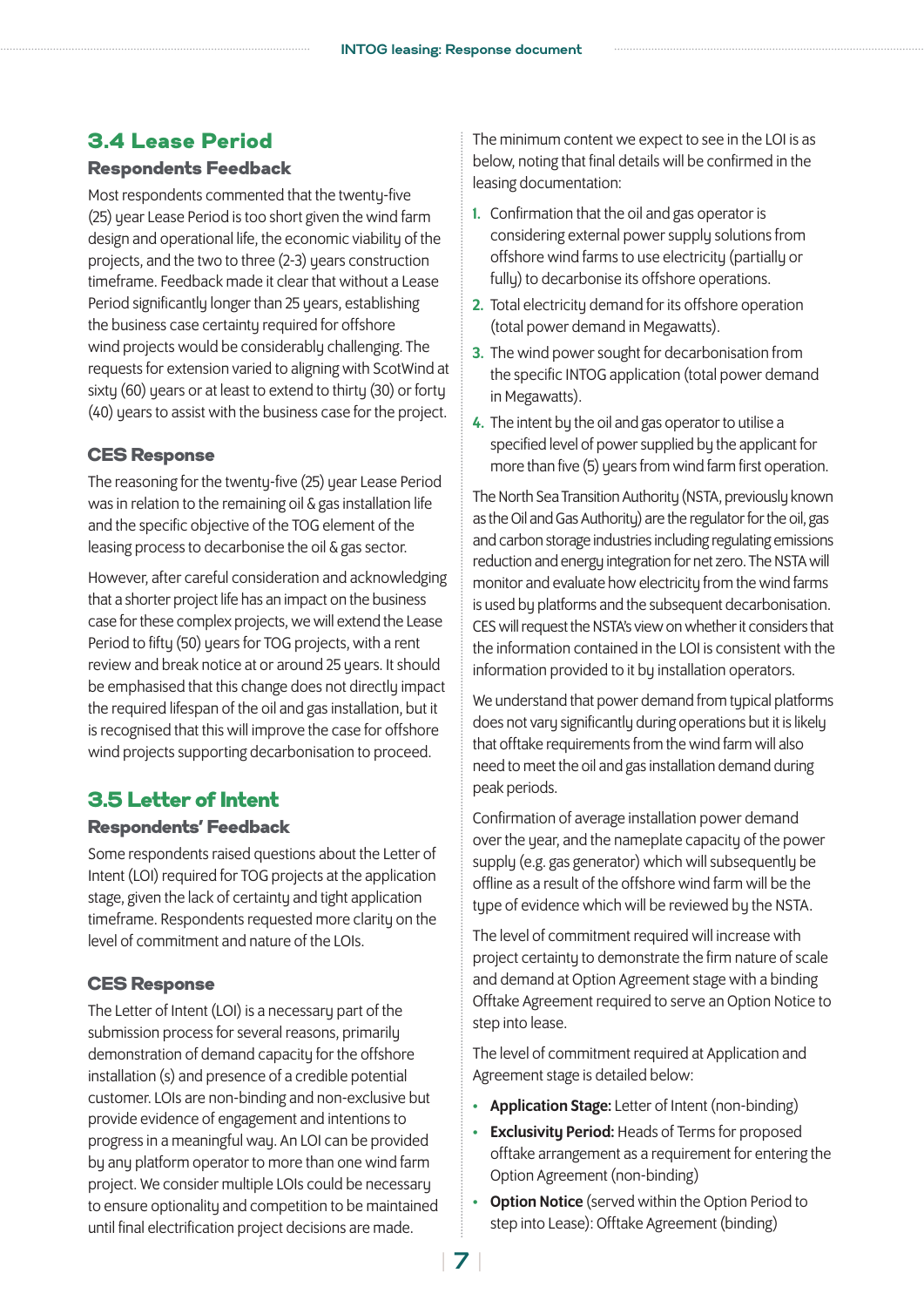## 3.6 Supply Chain Development Statements (SCDS)

#### Respondents' Feedback

Respondents highlighted that the level of detail required for SCDS would be difficult to provide at the application stage and this is likely to result in highly speculative submissions.

#### CES Response

It is beneficial for the offshore wind sector for projects to be developed in a way that supports the longer-term sustainability of offshore wind development. The SCDS will help support a fair and smooth transition by furthering the development of supply chain for offshore wind.

SCDS requirements are designed and intended to allow projects to demonstrate the level and the location of supply chain expenditure anticipated for their proposed project. The information which is disclosed and updated via the SCDS arrangements is intended to play a part in investment in, and development of, the supply chain for INTOG projects.

To optimise supply chain engagement and to streamline the submission process, the point of submission of the Initial SCDS Commitments will be included as a schedule in the Option Agreements when the project definition has progressed further, as opposed to the application stage.

## 3.7 Evaluation Criteria

#### Respondents' Feedback

Several respondents raised observations regarding the scoring criteria and current weighting towards the price element of TOG at seventy per cent (70%) and IN at thirty percent (30%) with the Option Fee uncapped. A number of stakeholders stated this approach might stifle innovation, especially for IN projects which cannot benefit from the economies of scale. A suggestion was made to add more emphasis on deliverability and project readiness/technical maturity.

A number of respondents also raised that the NSTD decarbonisation targets and emission abatements should be included as part of the evaluation of applications.

#### CES Response

The application process provides Applicants an opportunity to select their preferred seabed area and state the Option Fee amount that they are prepared

to pay, beyond the minimum level set (£50k/km² for TOG and £5k/km² for IN). Applicants will bid at a level appropriate for their proposed project, reflecting the specific level of risk and uncertainty. We recognise that the economics for electrification projects remain challenging and uncertain. The INTOG leasing process is designed to enable successful delivery in line with the stated objectives**<sup>4</sup>** :

#### For TOG

- To maximise the role of offshore wind to reduce emissions from oil and gas production.
- To achieve target installed capacity in a way that delivers best value for Scotland, creating supply chain opportunity in alignment with Just Transition principles.

#### For IN

- To enable projects which support cost reduction in support of commercial deployment of offshore wind; including alternative outputs such as hydrogen, and
- To further develop Scotland as a destination for innovation and technical development which will lead to risk reductions and supply chain opportunity.

We maintain the view that the balance between the price and deliverability criteria for TOG projects and price, innovation, and deliverability for IN projects is appropriate.

For clarity on the price element for TOG projects, the Option Fee equates to the area of seabed covered in the Option Agreement (km²) and the level bid by the Applicant  $(E/km^2)$  so is directly linked to the scale of the decarbonisation potential.

Independent market analysis on various approaches and modelling to pricing was undertaken and explored. Open market pricing allowing the market to price projects, with a minimum price set by CES, was considered the optimal approach for this leasing round.

INTOG is the first leasing round of its kind and as a result there are considerable uncertainties for projects and route to market. Given this context and lack of direct precedent, CES considered it appropriate to give the opportunity for the market to set the appropriate price, subject to the reserve price, given that this is a new and untested landscape.

CES has set a minimum price level (or reserve price) to ensure that acceptable value is achieved in IN and TOG

<sup>4</sup> INTOG Leasing Information Document, Section 2 Objectives of INTOG Leasing, February 2022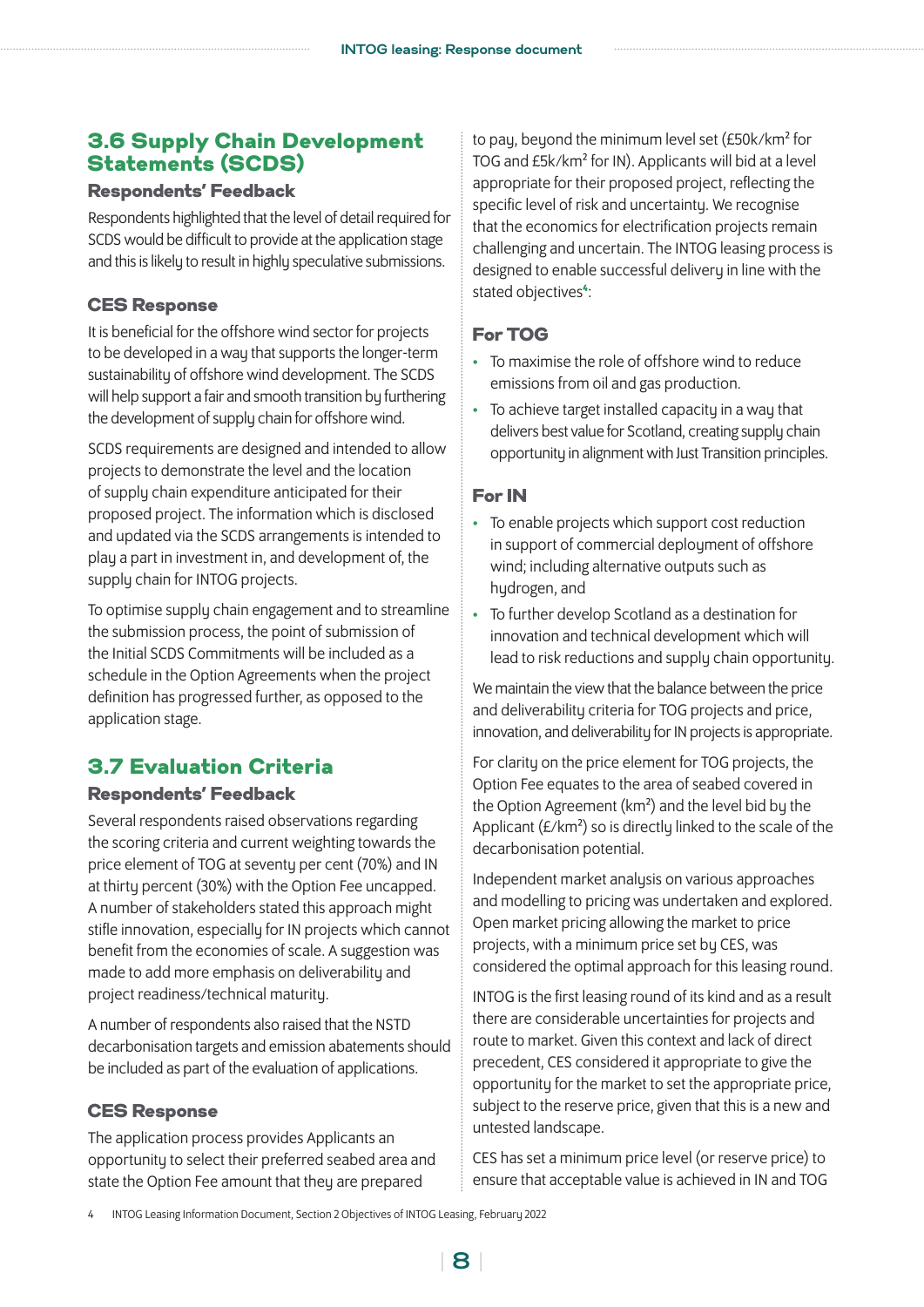applications. The reserve price for IN was set at a rate commensurate to agreements, and extensions, to Test & Demonstration (T&D) projects previously awarded, many of which are now operational.

In relation to evaluation of decarbonisation targets, incorporating decarbonisation as an explicit criterion on the scoring matrix was carefully considered. The number of variables and uncertainties associated with this aspect of TOG including complexity around implementation and regulatory overlap has led us to conclude that this approach is not viable. However, all TOG applications must demonstrate a demand for the electricity from oil and gas installations for at least five (5) years. An upper limit has been set on wind farm capacity of five (5) times that demand to ensure proportionality in scale to the installation demand while maximising opportunity for successful wind farm projects and associated decarbonisation impact.

The five (5) year period was recommended by market analysis given the rapid pace of Brownfield closures through the 2030s. Analysis suggests that this level should help ensure that projects will genuinely contribute to platform electrification (and hence decarbonisation), rather than being conventional wind projects seeking TOG status to obtain a lease.

INTOG makes seabed available for offshore wind projects capable of supporting electrification, therefore the decarbonisation of offshore oil and gas installations. We play a critical role as seabed manager in the development of offshore wind, primarily by supporting development of the offshore wind sector and awarding and managing leases.

There is no basis for an agreement between oil and gas operators and CES. CES will offer agreements and leases to wind farms operators. How the wind farm output is used by platforms and the subsequent decarbonisation is monitored and evaluated by the NSTA (or other regulators). We don't intend to overlap or add additional requirements to established processes.

## 3.8 NSTD Decarbonisation **Objective**

#### Respondents' Feedback

A general comment was made on electrification being only one route to meet the net zero targets in Scotland and that more flexibility on decarbonisation as the goal should be open as an opportunity in this leasing round.

#### CES Response

As outlined in the CES Corporate Plan we take a plan-led approach. We design and align our leasing in accordance with the parameters set out in Marine Scotland's Initial Plan Framework (IPF) which states the core objective of the IPF and associated criteria as follows;

#### 3.5 Targeted Oil and Gas Decarbonisation Projects

*"Delivery of sustainable offshore wind projects providing power directly, through electrification, to oil and gas assets is the core objective of this planning process…….provided they meet the following criteria:*

- *Projects should be located within the areas identified for Targeted Oil and Gas Decarbonisation projects (see Section 4);*
- *The project should deliver electricity to oil and gas assets. Projects may pursue alternative uses for excess generated energy, such as hydrogen conversion or supply to the grid, but these must be additional to the primary purpose above; and*
- *Any project proceeding to the final Plan must have successfully progressed through CES lease application process and been awarded exclusivity."*

The INTOG process can result in the wind farm outputs to be used by offshore platforms directly as electricity or- after arriving at the platform- could be converted to alternative sources (such as hydrogen) and then utilised on the installation. Furthermore, we don't prescribe how the wind farm output not utilised by the oil and gas installation (the 'excess') can be used.

The process is designed to best enable offshore wind development which is capable of decarbonising offshore oil and gas installations. For electricity which has not been used by the offshore oil and gas installation, rent payable to CES will be levied at two percent (2%) of gross revenue as opposed to one per cent (1%) for electricity supplied to offshore oil and gas installations.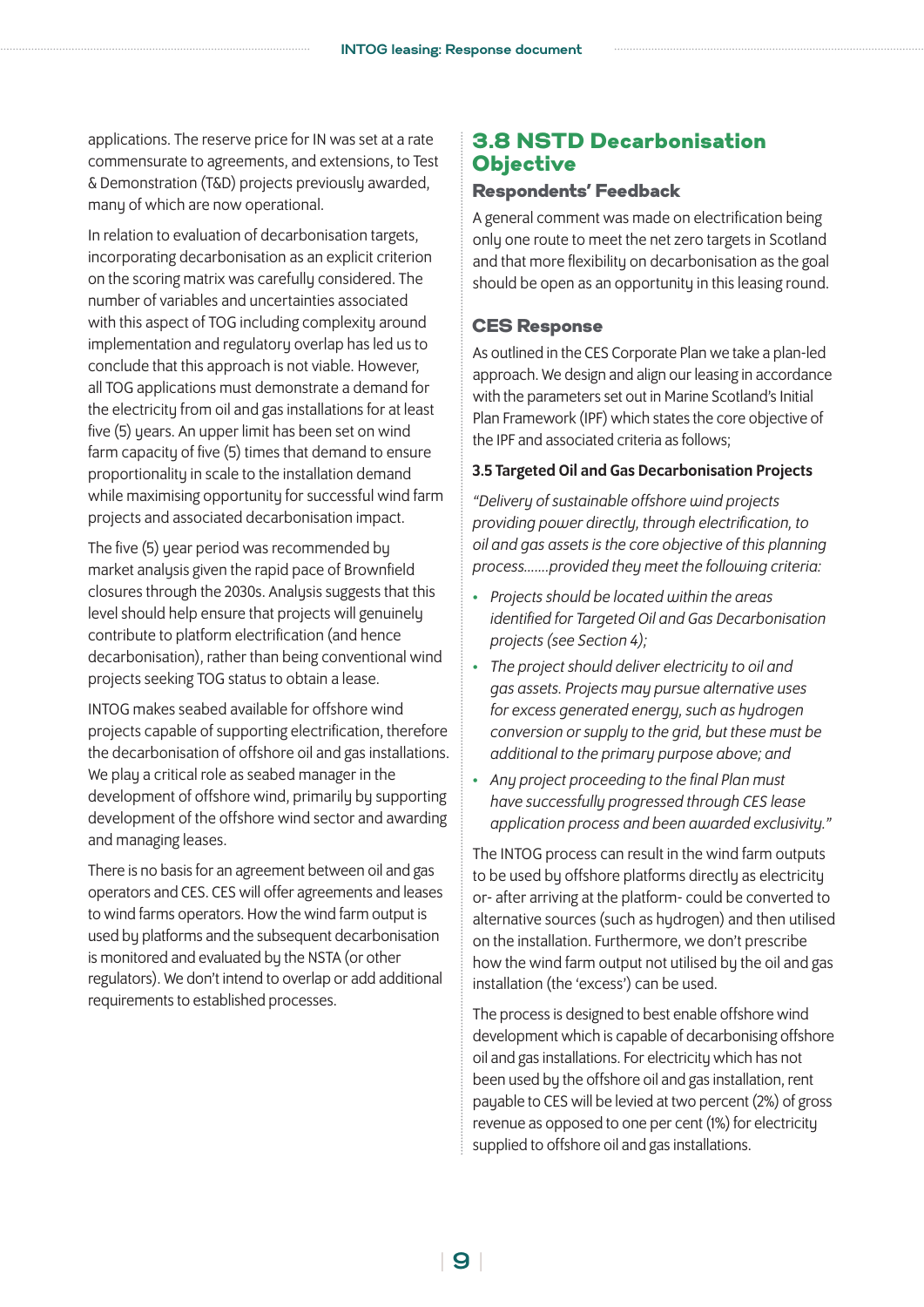## 3.9 Additional Comments

A range of additional comments and questions were received from respondents with CES responses documented below with the aim to best represent the general feedback received.

| Representative respondent comment/question                                                                                                                              | <b>CES response</b>                                                                                                                                                                                                                                                                                                                                                                                                                                                                                                                                                                                                                                                                                                                                                                                                                                                                                                                                                             |
|-------------------------------------------------------------------------------------------------------------------------------------------------------------------------|---------------------------------------------------------------------------------------------------------------------------------------------------------------------------------------------------------------------------------------------------------------------------------------------------------------------------------------------------------------------------------------------------------------------------------------------------------------------------------------------------------------------------------------------------------------------------------------------------------------------------------------------------------------------------------------------------------------------------------------------------------------------------------------------------------------------------------------------------------------------------------------------------------------------------------------------------------------------------------|
| When will the Guidance Notes be issued?                                                                                                                                 | Guidance Notes will be issued with the final leasing<br>documentation at leasing launch.                                                                                                                                                                                                                                                                                                                                                                                                                                                                                                                                                                                                                                                                                                                                                                                                                                                                                        |
| Will there be a Clearing round for INTOG?                                                                                                                               | Due to the novel approach for EAs to interface with<br>Spatial Marine Planning, Clearing is not intended to be a<br>feature of INTOG.                                                                                                                                                                                                                                                                                                                                                                                                                                                                                                                                                                                                                                                                                                                                                                                                                                           |
| Can Innovation projects also be a TOG project?                                                                                                                          | INTOG Leasing will make seabed available in a manner<br>consistent with Marine Scotland's Initial Planning<br>Framework which provides clear explanations for IN and<br>TOG projects, with corresponding spatial definitions.<br>As per section 3.8 of this document, if a project is<br>providing power directly, through electrification to<br>oil and gas assets then this project is classed as a TOG<br>project. We expect that TOG projects will have an<br>element of 'innovation' and shall proceed on the basis of<br>the process outlined in the leasing documentation.                                                                                                                                                                                                                                                                                                                                                                                               |
| Will an applicant be allowed to bid for both Innovation<br>and TOG projects?                                                                                            | Yes, applicants can bid separately for IN and / or TOG<br>projects. The number of applications within IN and<br>TOG submitted will be limited with further details being<br>provided in the final leasing documents.                                                                                                                                                                                                                                                                                                                                                                                                                                                                                                                                                                                                                                                                                                                                                            |
| Please provide clarity as to how CES will share data that<br>could be considered commercially sensitive.                                                                | If we consider that it would be beneficial to the<br>development of the offshore wind energy industry<br>in Scotland then we may request data related to the<br>development site or surrounding areas. If requesting any<br>such data, we will provide reasons as to why it is required.<br>We will have due regard to any representations made<br>by you, we will consult with you, and take into account<br>your reasonable requests, in relation to the disclosure<br>of such data to any third parties and in particular we will<br>take into account the potentially sensitive or confidential<br>nature of the data.<br>You will appreciate that any commitments we give here<br>are always subject to any obligations of disclosure we<br>may have under any relevant legislation and where<br>Crown Estate Scotland is obliged by law to disclose any<br>such information. Where possible we shall, before making<br>any such disclosure, advise you of that intention. |
| Please clarify what "the capacity indicated in the Option<br>Agreement" refers to? Is this the offshore wind farm<br>capacity or the oil and gas installation capacity? | Everything contained in the Option Agreement is in<br>relation to the generating asset, the wind farm (including<br>the capacity). Please note that the wind farm capacity<br>cannot exceed five (5) times the annual oil and gas<br>installation power requirement.                                                                                                                                                                                                                                                                                                                                                                                                                                                                                                                                                                                                                                                                                                            |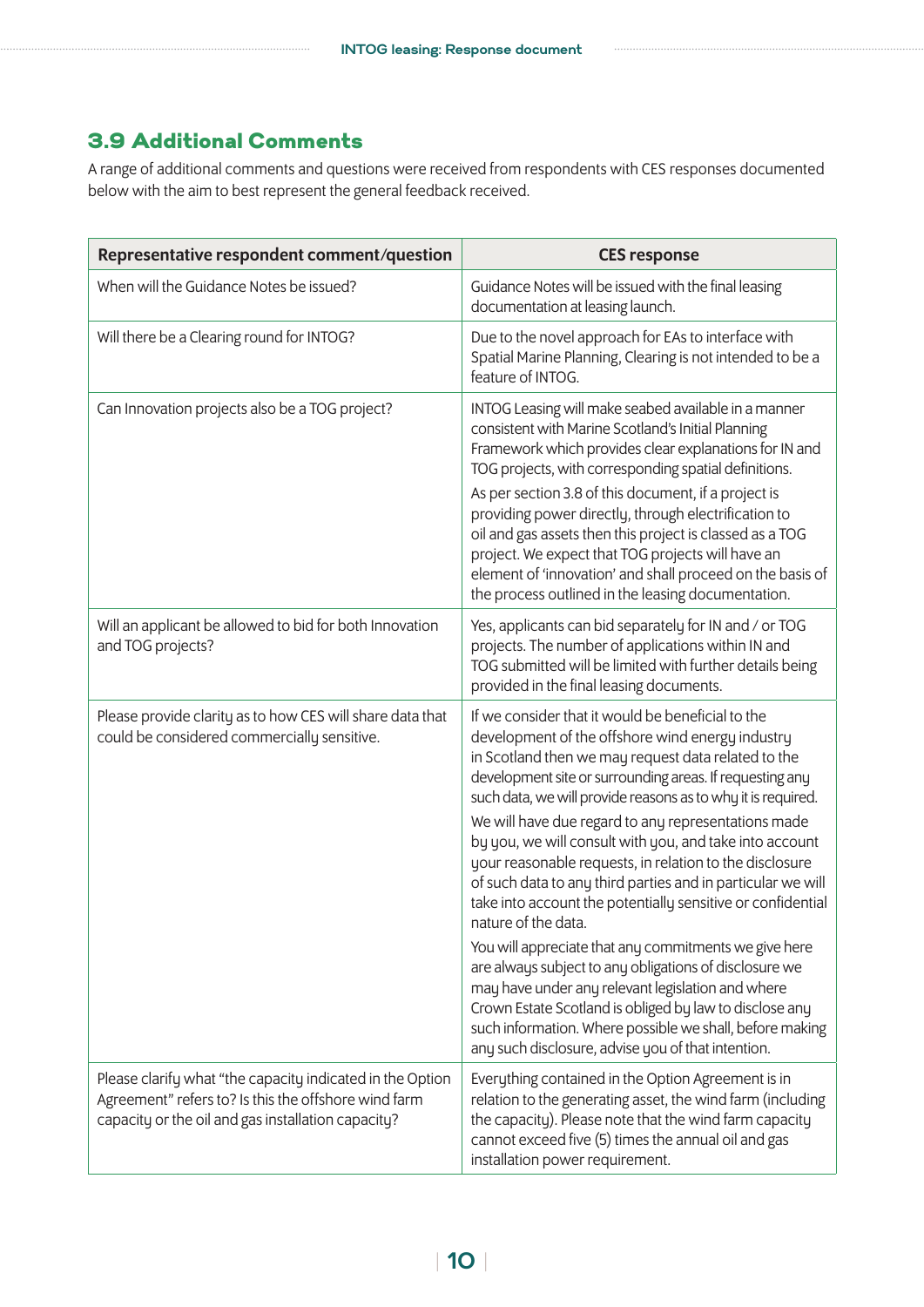| Will there be any set of guidelines about the wind<br>farm installation around the Oil & Gas platform such as<br>distance, transmission, and others?                                                                                                                                                                                                       | The INTOG Leasing documents will provide all<br>information necessary for applicants to prepare<br>and submit high quality applications. Broad spatial<br>limitations for the location of projects are provided<br>by Marine Scotland in the Initial Planning Framework<br>document, published in February 2022. The planning<br>and individual project consenting process will<br>determine further requirements not set out in the<br>leasing agreements.                                                                                                                                                                                                                                                                                                                                                                                                                                                                 |
|------------------------------------------------------------------------------------------------------------------------------------------------------------------------------------------------------------------------------------------------------------------------------------------------------------------------------------------------------------|-----------------------------------------------------------------------------------------------------------------------------------------------------------------------------------------------------------------------------------------------------------------------------------------------------------------------------------------------------------------------------------------------------------------------------------------------------------------------------------------------------------------------------------------------------------------------------------------------------------------------------------------------------------------------------------------------------------------------------------------------------------------------------------------------------------------------------------------------------------------------------------------------------------------------------|
| Where there is a consortium bid, a consortium<br>assumes a specific legal form, what types of legal form<br>would be permitted?                                                                                                                                                                                                                            | The company which is awarded seabed rights would<br>typically be a special purpose vehicle (SPV) which<br>must (at the time of agreement signature) be lawfully<br>established, registered in the UK, and capable of<br>entering into legal agreements.<br>More information will be provided on the applicant/<br>project partners in the leasing documents.                                                                                                                                                                                                                                                                                                                                                                                                                                                                                                                                                                |
| Could CES please clarify whether developers will have<br>to designate a Lead Applicant, as in ScotWind?                                                                                                                                                                                                                                                    | Yes, this will be incorporated into the leasing<br>documentation.                                                                                                                                                                                                                                                                                                                                                                                                                                                                                                                                                                                                                                                                                                                                                                                                                                                           |
| Are there any penalties / costs that the developer<br>will incur if they make a successful application but<br>subsequently elect not to develop the project (1) prior<br>to executing the option agreement? (2) prior to serving<br>option notice?                                                                                                         | 1) The Exclusivity Agreement will give successful<br>Applicants sole offshore wind development rights over<br>the site whilst planning processes are completed. If the<br>project is in the final INTOG Sectoral Marine Plan (SMP)<br>an Option Agreement will be triggered. The Option Fee<br>is a one-off non-refundable sum payable when entering<br>the Exclusivity Agreement due to the basis of the award<br>and commitment to the project necessary to sign the<br>EA.<br>2) In the event a developer decides not to execute an<br>Option Agreement, their Option Fee (payable at entry<br>to Exclusivity Agreement) will not be returned. Should a<br>project not be included in the Adopted Sectoral Marine<br>Plan, the associated Option Fee will be refunded.<br>There is no penalty for not serving an Option Notice.<br>Once the Option Period expires, the Option Agreement<br>will automatically terminate. |
| Does the INTOG process cover the cable installed<br>between the wind turbine and the off-taking platform?<br>Is it acceptable if (part of) the cable and/or the off-taking<br>platform are out with the boundary defined in Marine<br>Scotland's Initial Plan Framework document. i.e. is it just a<br>requirement for the turbines to be in the boundary? | INTOG and resulting agreements relate specifically<br>to the wind farm. The cables don't have to be within<br>the boundary, however agreements for cables will be<br>provided subsequently and separately.                                                                                                                                                                                                                                                                                                                                                                                                                                                                                                                                                                                                                                                                                                                  |
| Is there a target in terms of commissioning date for the<br>proposed projects? Will a shorter time to commissioning<br>be valued in the assessment?                                                                                                                                                                                                        | Successful projects must request a lease (which will give<br>rights to construct and operate the wind farm) within<br>the Option Period via an Option Notice, satisfying a<br>number of conditions. No credit will be given for shorter<br>scheduling in the assessment of applications.                                                                                                                                                                                                                                                                                                                                                                                                                                                                                                                                                                                                                                    |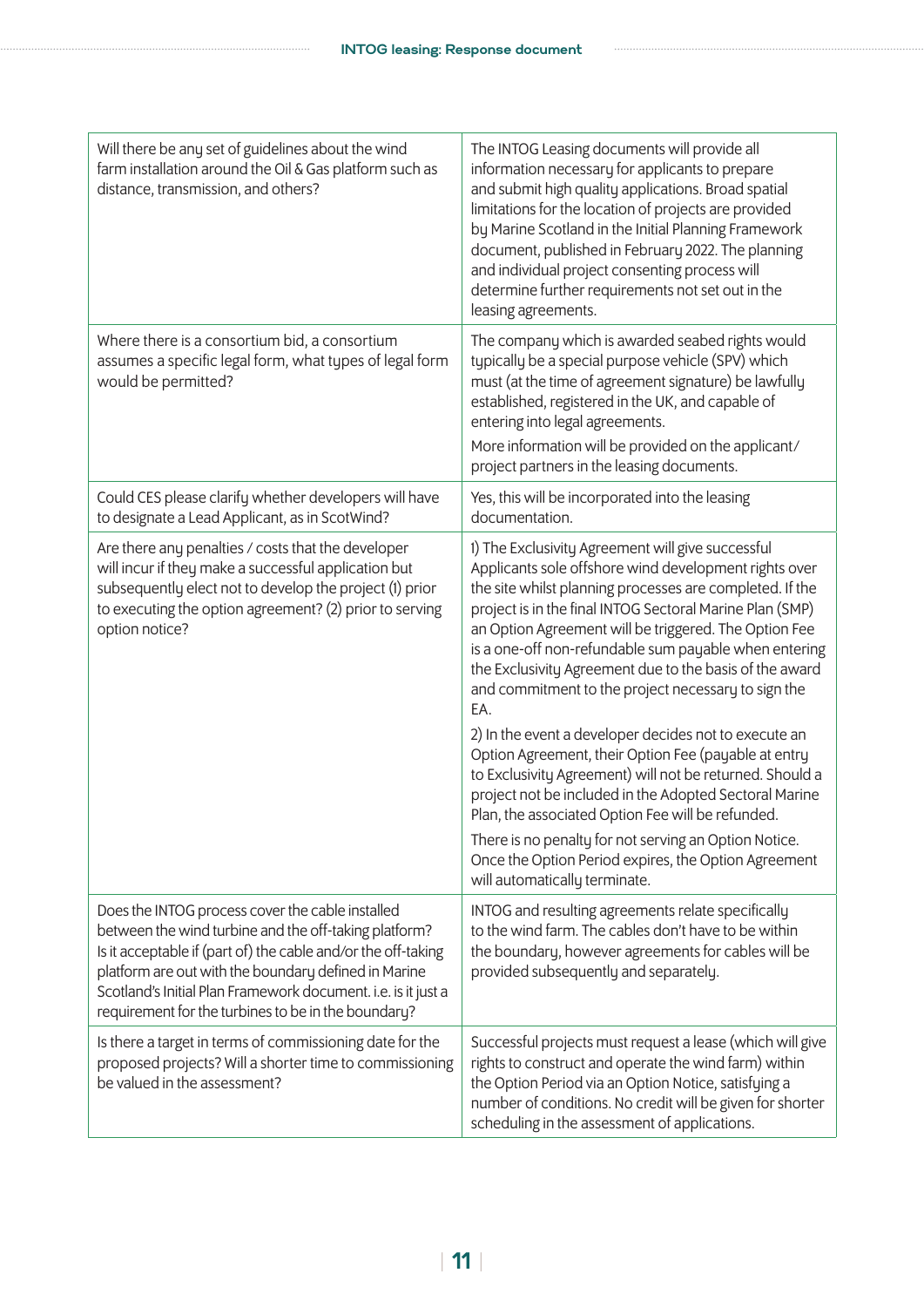| Could CES confirm that there is close liaison with Marine<br>Scotland for this leasing round, such that an accelerated<br>timeline for the consenting process can be achieved,<br>recognising that the Option Period is limited to 5 years?                                                                                                                                                                                                                                                                                                                                         | CES is engaged with a range of regulators and<br>government departments including Marine Scotland<br>to ensure that those responsible for the design<br>and implementation of other processes (including<br>consenting) are aware of the project characteristics.<br>Our engagement is targeted at helping achieve the<br>shared objectives of INTOG leasing.                                                                                                                                                               |
|-------------------------------------------------------------------------------------------------------------------------------------------------------------------------------------------------------------------------------------------------------------------------------------------------------------------------------------------------------------------------------------------------------------------------------------------------------------------------------------------------------------------------------------------------------------------------------------|-----------------------------------------------------------------------------------------------------------------------------------------------------------------------------------------------------------------------------------------------------------------------------------------------------------------------------------------------------------------------------------------------------------------------------------------------------------------------------------------------------------------------------|
| The document states the projects must be aligned with<br>the Initial Plan framework. What does "aligned" mean<br>in this context? Can this be interpreted that there is<br>some flex?                                                                                                                                                                                                                                                                                                                                                                                               | CES have designed the leasing process on the basis<br>of the Initial Plan Framework (IPF). Where the IPF is<br>not prescriptive in relation to the implementation<br>of leasing, our process elaborates on those specific<br>leasing requirements. We will not change the leasing<br>process once initiated. Option Agreements must be in<br>accordance with the final adopted INTOG plan.                                                                                                                                  |
| What will be the requirement in terms of environmental<br>impact assessment? Is there a need to provide a<br>preliminary assessment of the proposed site? How will<br>projects be compared in that regard?                                                                                                                                                                                                                                                                                                                                                                          | Projects cannot be granted a lease until all key consents<br>(provided by the appropriate regulators) have been<br>secured. Project level EIA is matter for the relevant<br>regulator. Key parameters of the proposed project<br>for which Exclusivity is sought, such as the project<br>capacity and the site boundary would feed into Marine<br>Scotland's Sectoral Marine planning process, which<br>would inform the Sustainability Appraisal.                                                                          |
| Can CES clarify what limitations an Applicant would<br>have to modify the project concept following the<br>conclusion of the planning process? Should an<br>Applicant be successful in obtaining an Option<br>Agreement, consent would likely be sought over a<br>design envelope rather than the specific concept<br>included in the INTOG bid.<br>There is a need for on-site data gathering and assessment<br>to determine fully the most optimal infrastructure for the<br>site. Is there an option for the Applicant to change/alter/<br>widen the project concept post-award? | Key parameters of the proposed project for which<br>Exclusivity is sought, such as the project capacity and<br>the site boundary would feed into Marine Scotland's<br>Sectoral Marine planning process, the Sustainability<br>Appraisal and required consultations on the associated<br>draft plan. Following adoption of the plan CES will offer<br>Option Agreements for the footprint/areas of seabed,<br>which may reduce through project optimisation at the<br>time of transfer to Lease but not grow in seabed area. |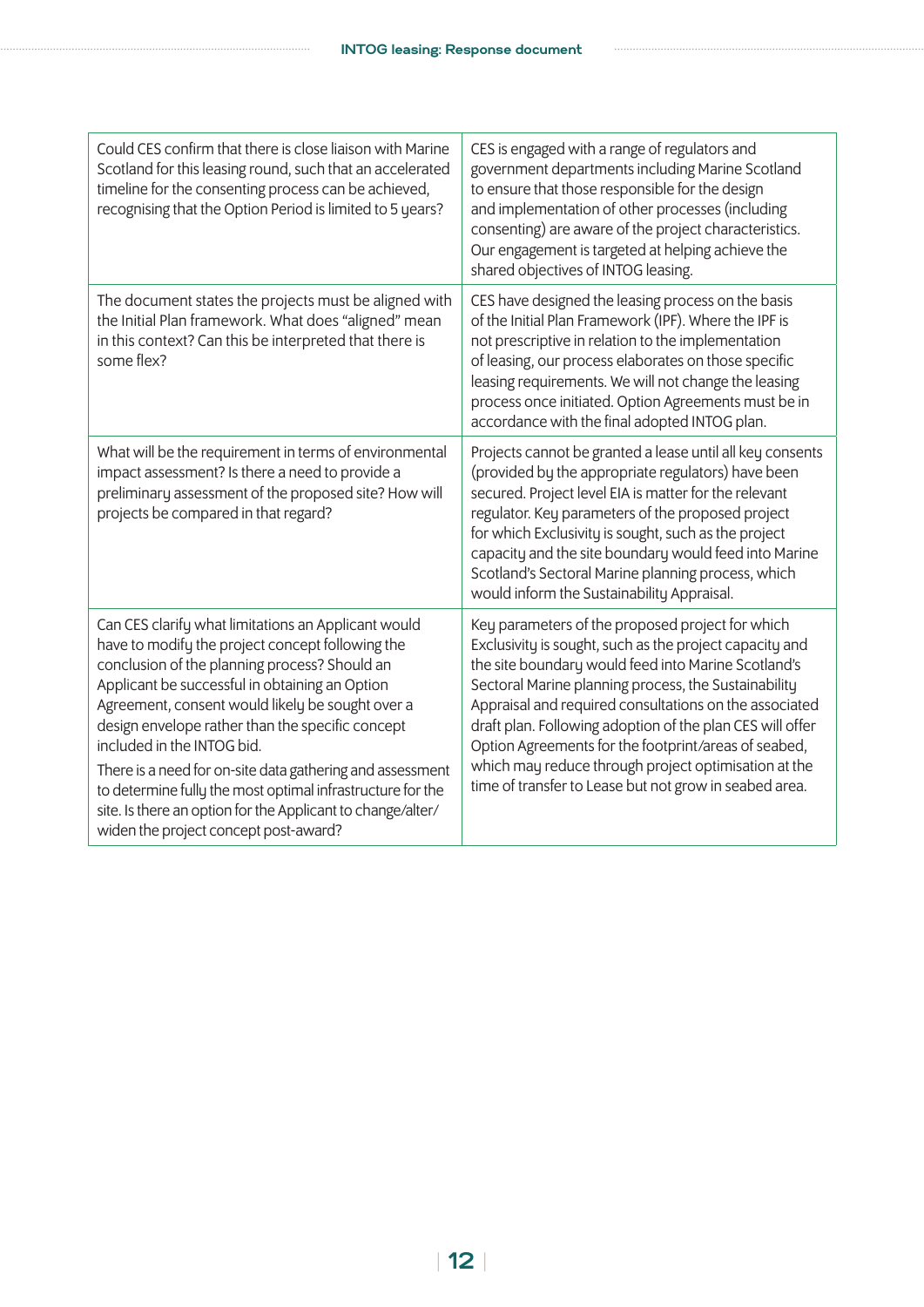# <span id="page-12-0"></span>4. NEXT STEPS

CES is incorporating the feedback into the leasing documentation and will finalise the process for launch in the summer.

The Leasing documentation that we intend to include in the leasing launch includes but is not limited to:

- Offer Document
- Application Form (online portal)
- Guidance Notes, to include:
	- − Statement of Commitments
- Model Agreements
	- − Exclusivity Agreement
	- − Option Agreement
	- − Lease Agreement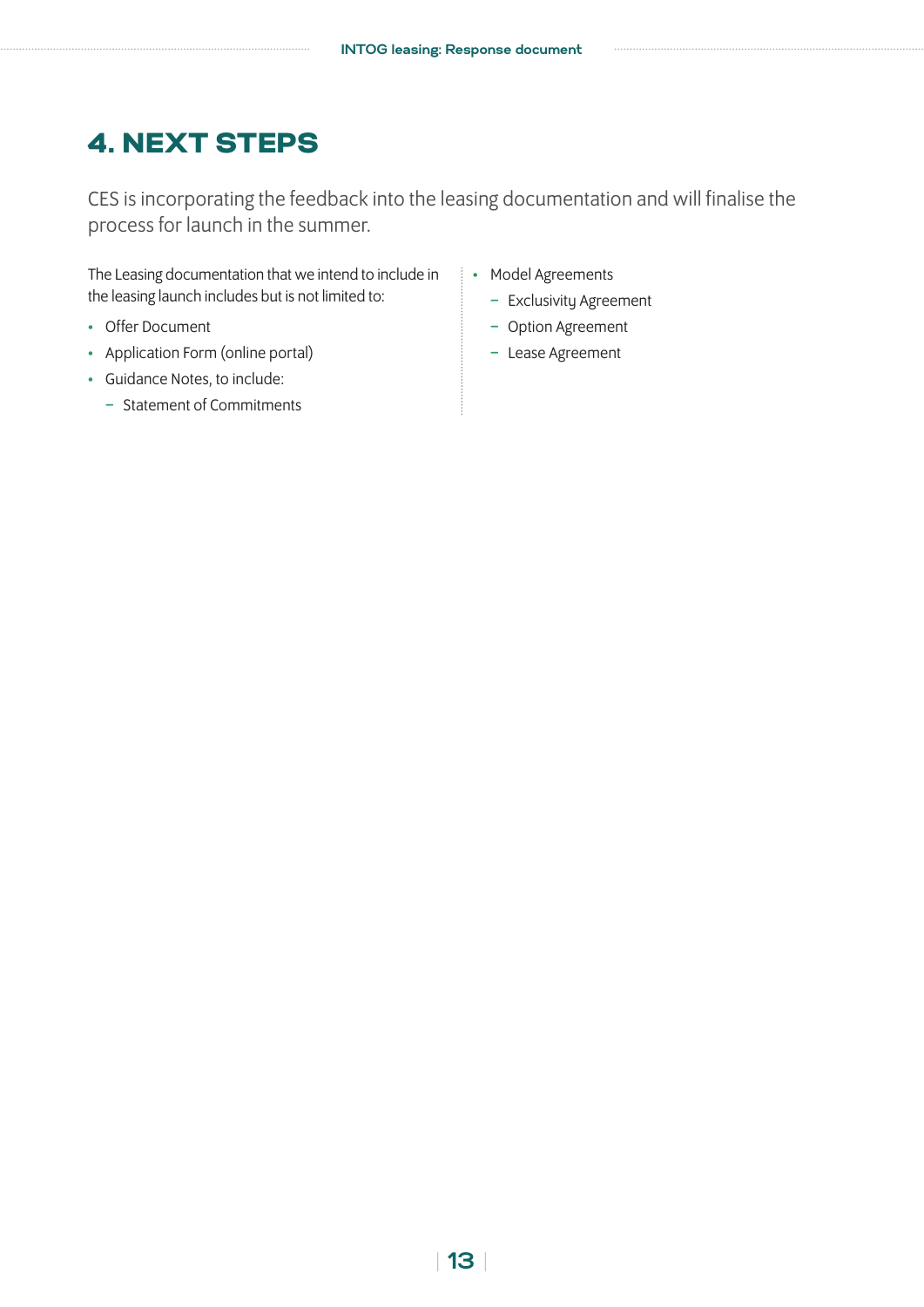## <span id="page-13-0"></span>ANNEX 1

#### Initial Plan Framework INTOG Planning and Leasing Timeline (as amended to reflect current status)

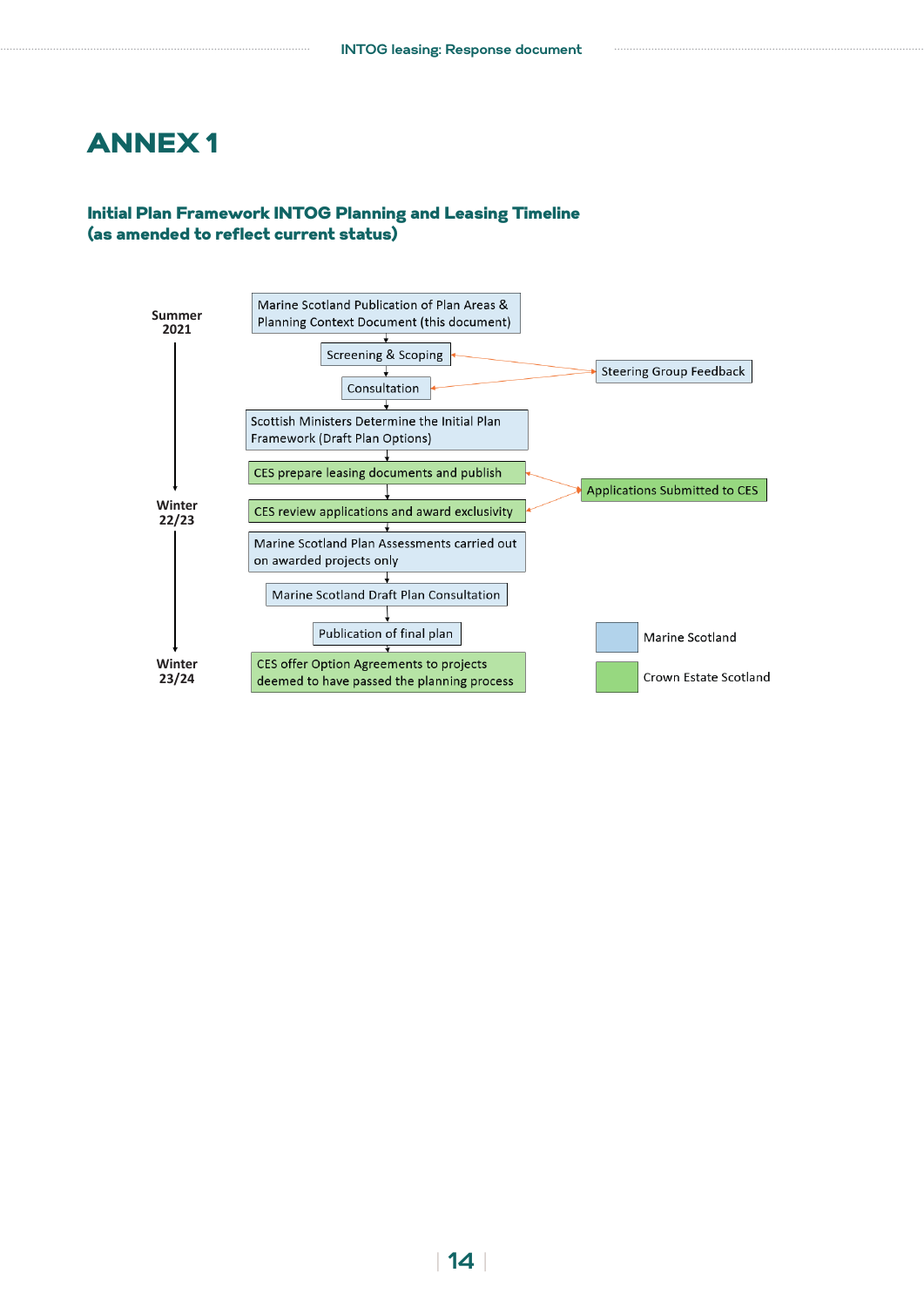# <span id="page-14-0"></span>ANNEX 2



#### Initial Plan Framework Plan Development Process